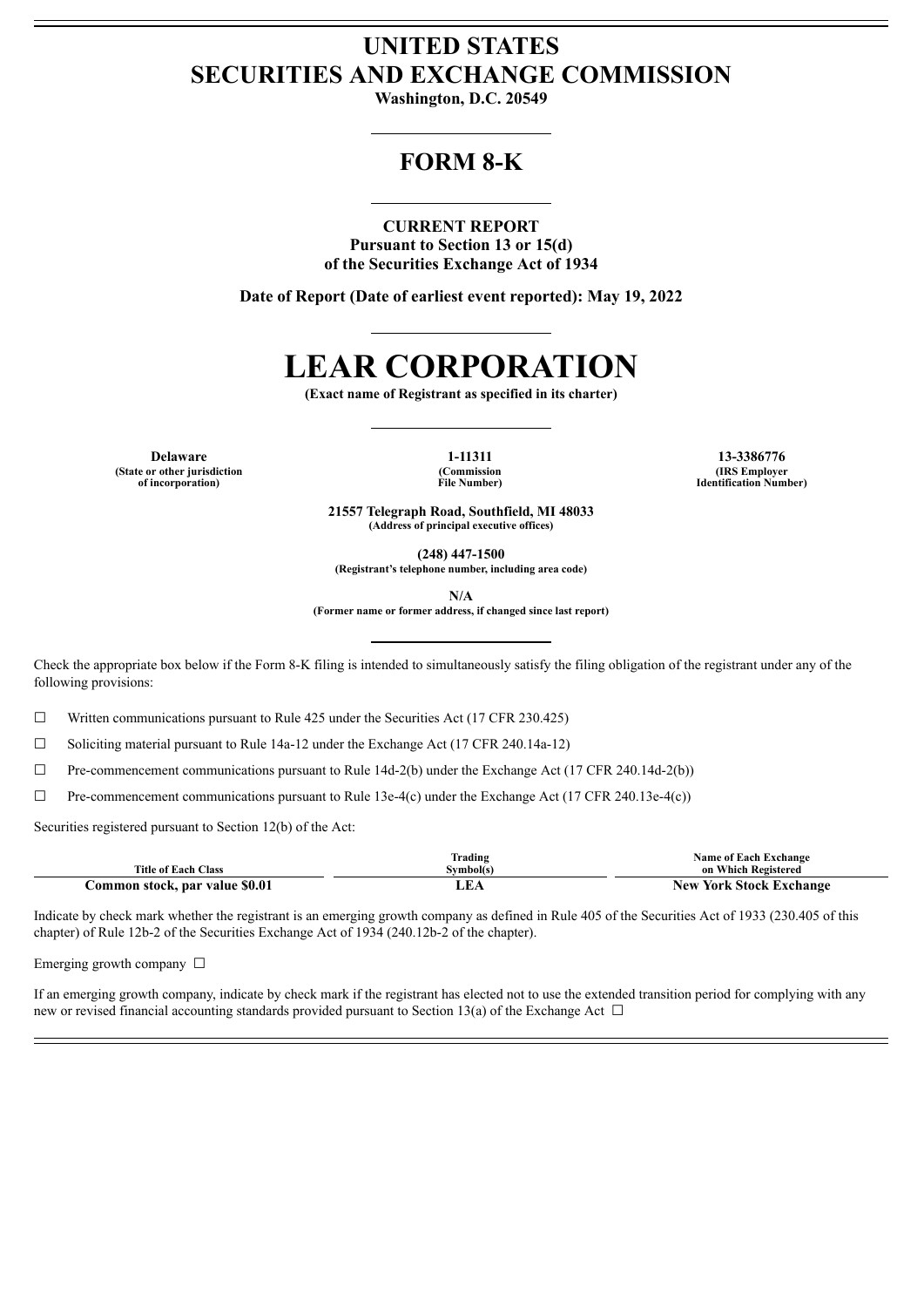## **Section 5 — Corporate Governance and Management**

## **Item 5.07. Submission of Matters to a Vote of Security Holders.**

Set forth below are the final voting results for each of the proposals submitted to a vote of the stockholders at the Annual Meeting:

|                                                                              |                              | <b>Shares</b><br><b>Voted For</b> | <b>Shares</b><br><b>Voted Against</b> | <b>Abstentions</b> | Broker<br>Non-Votes |
|------------------------------------------------------------------------------|------------------------------|-----------------------------------|---------------------------------------|--------------------|---------------------|
|                                                                              | <b>Election of directors</b> |                                   |                                       |                    |                     |
|                                                                              | Mei-Wei Cheng                | 54,170,259                        | 379,569                               | 18,490             | 975,446             |
|                                                                              | Jonathan F. Foster           | 50,462,915                        | 4,084,062                             | 21,341             | 975,446             |
|                                                                              | Bradley M. Halverson         | 53,704,343                        | 842,787                               | 21,188             | 975,446             |
|                                                                              | Mary Lou Jepsen              | 53,871,428                        | 678,901                               | 17,989             | 975,446             |
|                                                                              | Roger A. Krone               | 54,198,288                        | 347,510                               | 22,520             | 975,446             |
|                                                                              | Patricia L. Lewis            | 54, 167, 756                      | 378,862                               | 21,700             | 975,446             |
|                                                                              | Kathleen A. Ligocki          | 53,890,620                        | 659,717                               | 17,981             | 975,446             |
|                                                                              | Conrad L. Mallett, Jr.       | 50,725,647                        | 3,823,686                             | 18,985             | 975,446             |
|                                                                              | Raymond E. Scott             | 54,192,096                        | 357,772                               | 18,450             | 975,446             |
|                                                                              | Gregory C. Smith             | 51,366,370                        | 3,182,988                             | 18,960             | 975,446             |
|                                                                              |                              |                                   |                                       |                    |                     |
| Ratification of appointment of independent registered public accounting firm |                              | 53,727,368                        | 1,793,859                             | 22,537             | N/A                 |
|                                                                              |                              |                                   |                                       |                    |                     |
| <b>Advisory approval of Lear Corporation's executive compensation</b>        |                              | 48,545,933                        | 5,892,405                             | 129,980            | 975,446             |